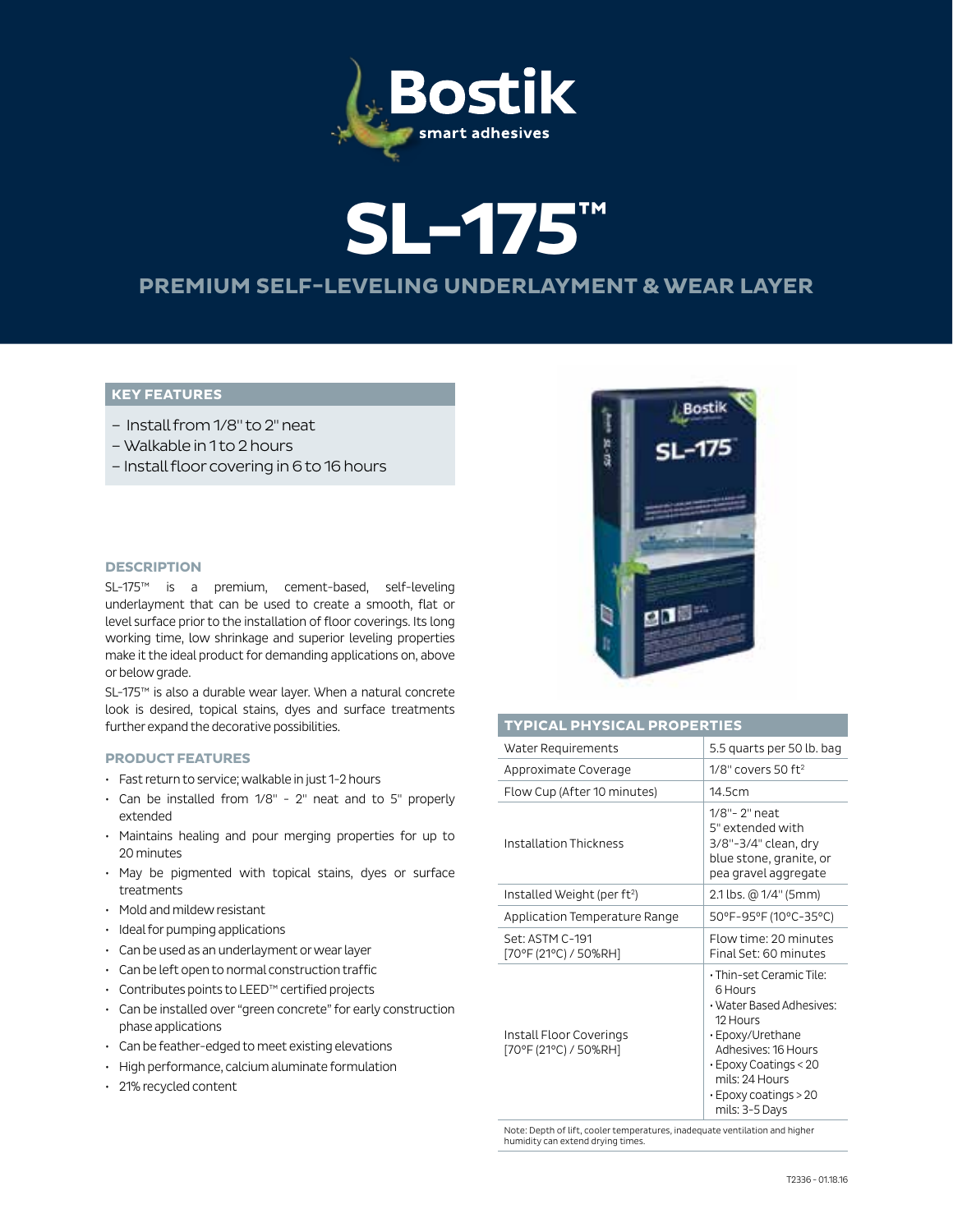#### **DIRECTIONS FOR USE**

Read and understand technical and safety data sheets completely before beginning installation. Refer to www.bostik-us.com for the most recent product information and safety data sheet prior to installation.

#### **SURFACE PREPARATION**

GENERAL NOTE: SL-175™ is not a vapor barrier. Test substrate as per ASTM F-1869 for (MVER) and/or ASTM F-2170 for (RH%). If levels exceed those permissible by any component in the flooring system, apply a Bostik moisture vapor barrier coating (i.e. Bostik Slab-Cote™, D-250™ or D-261™).

All surfaces must be clean, sound, dry, 50° F (10° C) and free of oil, gypsum compounds, wax, grease, sealers and/or curing compounds, urethane, paint, asphalt, loose surface material or any contaminate that will act as a bond breaker. Never use acid or mastic removers on any surface to which a Bostik product will be applied. Substrate must have a minimum direct tensile bond test reading of 74 psi per (ASTM C-1583-04). If sealers and/ or curing compounds are present they must be removed by mechanical means prior to application.

## **CONCRETE** (TEXTURED, OPEN AND POROUS):

Preparation: Weak or contaminated surfaces must be cleaned down to solid, sound concrete by mechanical means such as shot-blasting, grinding or scarifying.

Priming: Apply one coat of Universal Primer™ Pro diluted 50/50 (1 part water: 1 part Universal Primer™ Pro) using a split tip broom. Pour out or spray liberally and work into surface, leave no puddles or bare spots. Apply SL-175™ once Universal Primer™ Pro is dry (minimum 1 hour) and up to 24 hours. If primer has dried longer than 24 hours a second coat of Universal Primer™ Pro will be required.

Thickness: 1/8" up to 2" neat, 5" extended.

**NON-POROUS** (BURNISHED CONCRETE, TERRAZZO, CERAMIC AND QUARRY TILE):

Preparation: Mechanically abrade substrate to a dull finish with the use of a 60 grit or larger sandpaper, shot-blasting or grinding, vacuum or mop to remove dust.

Priming: Apply one thin coat of Universal Primer™ Pro (undiluted) using a 3/8" nap roller. Apply SL-175™ once Universal Primer™ Pro is dry (minimum 2 hours) and up to 24 hours. If Universal Primer™ Pro has dried longer than 24 hours a second coat of Universal Primer™ Pro will be required.

Thickness: 1/8" over the highest point. 1/4" up to 2" neat, 5" extended, and up to 1" per layer of BostiMat™

# **EPOXY MOISTURE VAPOR COATING** (Bostik's Slab-Cote™, D-250™ or D-261™)

Preparation: Sweep, vacuum, and wet mop to remove dust. DO NOT sand or abrade epoxy coating as this can compromise the performance of the coating.

Priming: Apply one thin coat of Universal Primer™ Pro (undiluted) using a 3/8" nap roller. Apply SL-175™ once Universal Primer™ Pro is dry (minimum 2 hours) and up to 24 hours. If Universal Primer™ Pro has dried longer than 24 hours a second coat of Universal Primer™ Pro may be required.

Thickness: 1/8" up to 2" neat, 5" extended.

# **STRENGTH RATINGS**

| Compressive Strength<br>(ASTM C-109)                                                                                 | 4 hours: 2,000 psi, 13.8 MPa<br>1 day: 4,000 psi, 31.0 MPa<br>28 days: 5,500 psi, 37.9 MPa |  |  |  |  |  |
|----------------------------------------------------------------------------------------------------------------------|--------------------------------------------------------------------------------------------|--|--|--|--|--|
| Flexural Strength<br>(ASTM C348)                                                                                     | 28 days: >1,100 psi, 7.5 MPa                                                               |  |  |  |  |  |
| <b>REQUIRED APPLICATION TOOLS</b>                                                                                    |                                                                                            |  |  |  |  |  |
| $\cdot$ Mixing barrel or pump<br>$\cdot$ Mixing paddle<br>$\cdot$ Gauge rake<br>· Smoothing tool<br>• Measuring pail | · Split-tip broom / 3/8"<br>nap roller<br>$\cdot$ 1/2" drill (minimum 650 rpm)             |  |  |  |  |  |

**WOOD** (REQUIRES BOSTIMAT™ INSTALLATION)

NOTE: Wood must be a minimum 3/4", untreated, APA Rated, Type-1, exterior grade plywood. The subfloor must be free of deflection (maximum L/360), considering both live and dead loads. Use an approved anti-fracture membrane over SL-175™ where ceramic tile or stone are being installed.

Preparation: Prepare by sanding down to clean bare wood. Secure wood subfloor with deck screws and fill open seams with UltraFinish™ Pro, Webcrete® 98 or Webcrete® 95. Replace any weak or water damaged wood.

Priming: Apply one thin coat of Universal Primer™ Pro (undiluted) using a 3/8" nap roller. Apply BostiMat™ and SL-175™ once Universal Primer™ Pro is dry (minimum 2 hours) and up to 24 hours. If Universal Primer™ Pro has dried longer than 24 hours a second coat of Universal Primer™ Pro will be required.

Thickness: 1/4" to 2" and up to 1" per layer of BostiMat™.

**ADHESIVE RESIDUE** (THIN, TRANSLUCENT, NON-WATER SOLUBLE, FREE OF TACK AND WELL BONDED)

Preparation: SL-175™ can be installed over thin (translucent) sound, non-water soluble adhesive residues that are free of tack and well bonded to the substrate. The adhesive cutback needs to be prepared using the wet scrape method as outlined in the Resilient Floor Covering Institute booklet "Recommended Work Practices for the Removal of Resilient Floor Coverings". Remove all patching materials below the adhesive and avoid applications where heat or excessive moisture will soften or degrade the adhesive. BostiMat™ is not required, but recommended.

NOTE: If unsure of the suitability, deflection or heavy loads are expected, use application listed below for very distressed subfloors.

Priming: Apply one thin coat of Universal Primer™ Pro (undiluted) using a 3/8" nap roller. Apply SL-175™ once Universal Primer™ Pro is dry (minimum 2 hours and up to 24 hours). If Universal Primer™ Pro has dried longer than 24 hours a second coat of Universal Primer™ Pro will be required.

Thickness: 1/8" over the highest point. 1/4" up to 2" neat, 5" extended.

**VERY DISTRESSED SUBFLOORS** (REQUIRES BOSTIMAT™ INSTALLATION): MUD BEDS, LIGHTWEIGHT CONCRETE, OVERWATERED CONCRETE.

Preparation: Remove all loose debris from subfloor. Sweep and vacuum substrate thoroughly.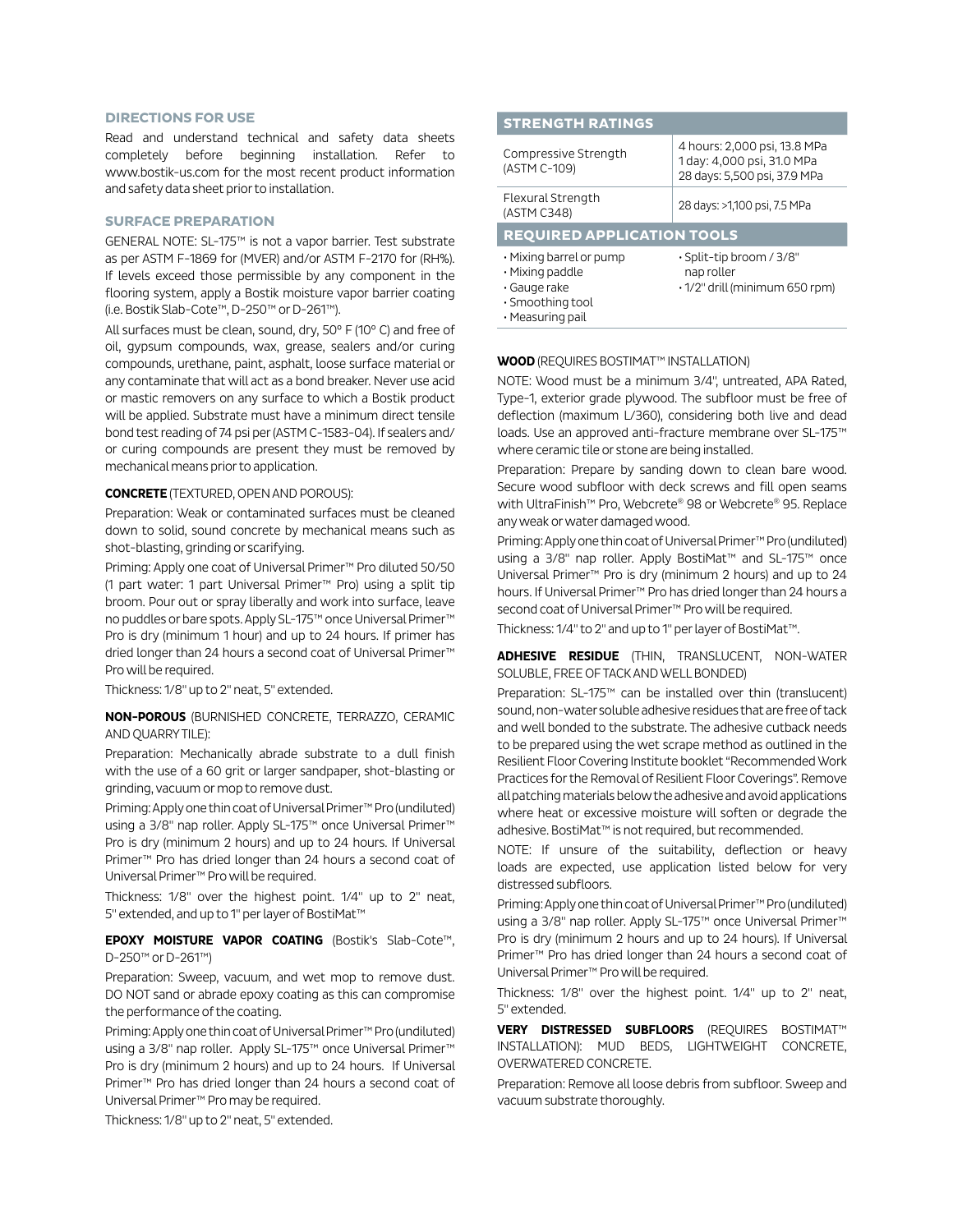| <b>COVERAGE CHART</b> (Units represent quantity of 50lb bags) |                |      |      |      |      |      |      |            |      |  |
|---------------------------------------------------------------|----------------|------|------|------|------|------|------|------------|------|--|
| <b>Square Footage</b>                                         | 1/4"           | 3/8" | 1/2" | 5/8" | 3/4" | 7/8" | 1"   | $1 - 1/2"$ | 2"   |  |
| $100 \text{ ft}^2$                                            | $\overline{4}$ | 6    | 8    | 10   | 12   | 14   | 16   | 24         | 32   |  |
| 500 $ft2$                                                     | 20             | 30   | 40   | 50   | 60   | 70   | 80   | 120        | 160  |  |
| 1,000 $ft^2$                                                  | 40             | 60   | 80   | 100  | 120  | 140  | 160  | 240        | 320  |  |
| $2,000$ ft <sup>2</sup>                                       | 80             | 120  | 160  | 200  | 240  | 280  | 320  | 480        | 640  |  |
| 3,000 $ft2$                                                   | 120            | 180  | 240  | 300  | 360  | 420  | 480  | 720        | 960  |  |
| 4.000 $ft^2$                                                  | 160            | 240  | 320  | 400  | 480  | 560  | 640  | 960        | 1280 |  |
| 5,000 $ft2$                                                   | 200            | 300  | 400  | 500  | 600  | 700  | 800  | 1200       | 1600 |  |
| 10,000 $ft^2$                                                 | 400            | 600  | 800  | 1000 | 1200 | 1400 | 1600 | 2400       | 3200 |  |

(Coverages may vary depending on substrate conditions.)

Priming: Apply one coat of Universal Primer™ Pro diluted 50/50 (1 part water: 1 part Universal Primer™ Pro) using a split tip broom. Pour out and work into surface, leave no puddles or bare spots. Apply BostiMat™and SL-175™ once Universal Primer™ Pro is dry (minimum 2 hours and up to 24 hours). If primer has dried longer than 24 hours a second coat of Universal Primer™ Pro will be required.

Thickness: 1/8" over the highest point. 1/4" up to 2" neat, 5" extended.

#### **MIXING**

Mix 2-bag batches of SL-175™. For each bag add a maximum 5.5 quarts of clean, cold water into a mixing barrel. Then, add bags of SL-175™ while mixing at full speed with a mixing paddle attached to a heavy duty 1/2" drill (min. 650 rpm). Mix for 2 minutes or until lump free. Add no additional water and keep the mixing paddle immersed in the material to avoid entraining excess air.

# **INSTALLATION**

Barrel Mixing: Pour the blended SL-175™ on the floor immediately and disperse with a gauge rake followed by finishing with a smoothing tool. SL-175™ will maintain its workability and healing for up to 20 minutes.

#### **PUMPING**

Deep placements and large projects are more efficiently installed with the use of a pump. Contact Bostik Technical Service for instructions, recommended pumping procedures and approved equipment.

NOTE: During application and for first 24 hours prevent excessive air movement but maintain adequate ventilation and protect material from direct sunlight. These variables can cause uneven curing patterns, a false set, or cracking.

# **GENERAL GUIDELINE**

#### **FOR INSTALLING BostiMat™ WITH SL-175™:**

NOTE: Review the complete BostiMat™ technical datasheets as more detailed information may be required. The information below acts only as a general guideline and may vary based on jobsite conditions. After Universal Primer™ Pro is dry to the touch simply roll out BostiMat™ over the properly prepared and primed surface. Overlap all seams a minimum of 1" and cut to fit using scissors. A single layer of BostiMat™ can be used to reinforce Bostik self-leveling applications up to 1" thick. Place an additional layer of mat for thicknesses up to 2". Mat installation does not need to be wrinkle free as the product breaks down into individual fibers after the self-leveling is placed.

Place a minimum of 1/4" of underlayment over Bostimat™. Once the mat is covered, gauge rake and work the underlayment in a crosshatch pattern. A porcupine or agitating roller may be required to properly disburse the fibers. Finish surface with a smoothing tool. When barrel mixing, do not drag the barrels over the BostiMat™. Bostik recommends the use of a hand truck, dolly or cart to transport material. A lane of masonite can also be laid from the mixing station to the placement area.

NOTE: BostiMat™ fibers should be visible on the surface of the cement after placement. Pouring or pumping the selfleveling back into already placed material will help in dispersing the fibers.

# **EXTENSION:** 3/8" OR 3/4" CLEAN, DRY AND GRADED BLUESTONE, GRANITE OR PEA GRAVEL

Mixing: Mix SL-175™ as normal and then add the aggregate up to 1 part by volume. Do not use sand or limestone. A paddle type mixer can be used to make larger applications more efficient. Mix until the aggregate is completely coated. If the aggregate is wet, you may have to reduce the amount of mix water accordingly to avoid over watering. Place the extended material immediately.

# **LIMITATIONS**

- 1. It is the responsibility of the contractor to review the complete technical datasheets of Bostik products referenced above as more detailed information may be required. The information provided above acts only as a general guideline and may vary based on jobsite conditions.
- 2. Expansion or isolation joints and working cracks must be reflected through SL-175™.
- 3. SL-175™ is self-curing. No wet curing methods or sealers should be used.
- 4. On new concrete always test for sealers and/or curing compounds which inhibit bond. If sealers and/or curing compounds are present they must be removed by mechanical means prior to applying SL-175™.
- 5. Do not use over materials containing asbestos.
- 6. Cooler temperatures, inadequate ventilation and higher humidity can extend drying times.
- 7. It is the responsibility of the contractor to determine the suitability of this product for the desired application.
- 8. SL-175™ is for interior use only.